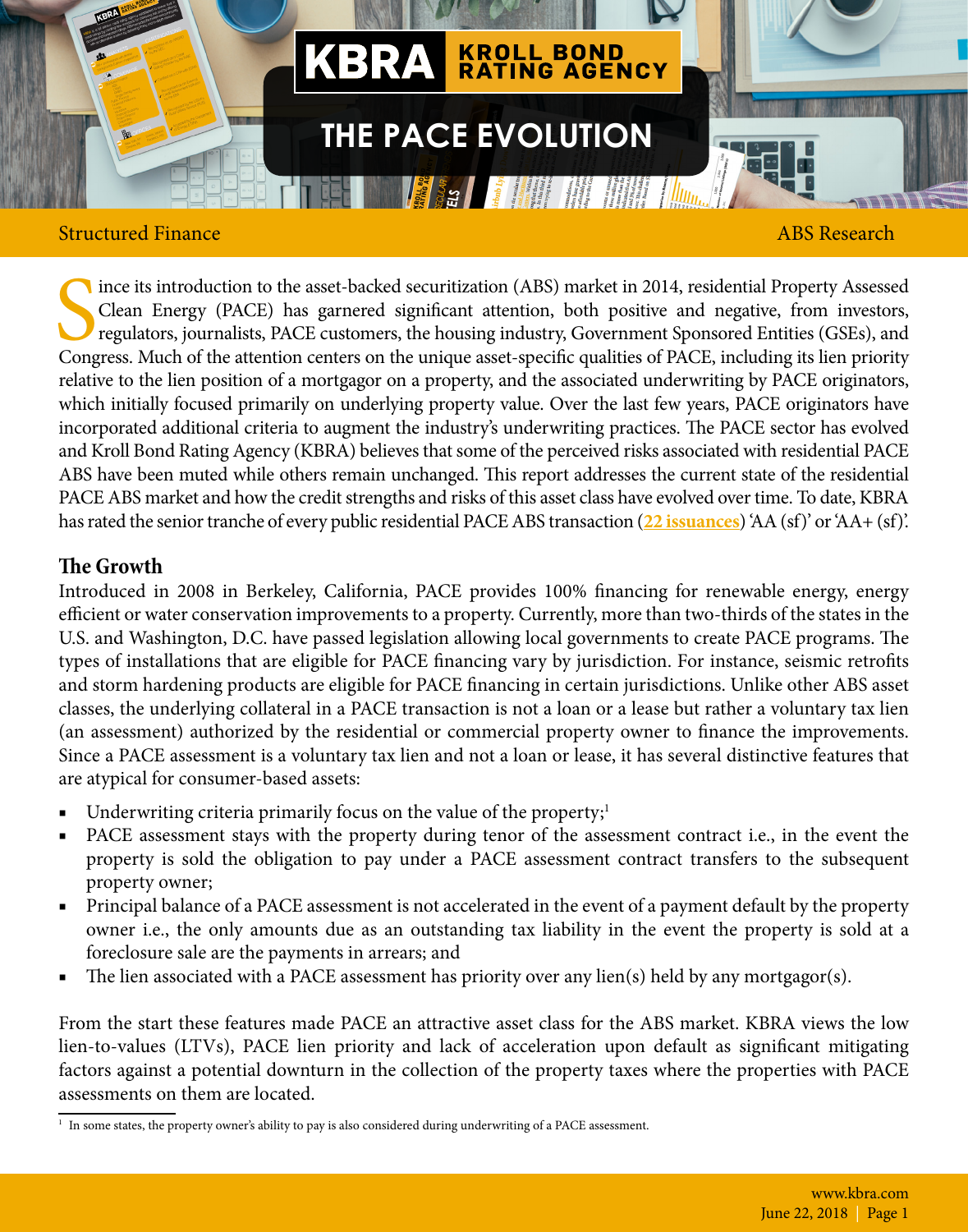Residential PACE ABS issuance has grown from a single county in California in 2014 to issuances that routinely comprise more than 50 counties representing multiple states. To date, there have been 22 public residential PACE ABS<sup>2</sup> issuances comprised of approximately 200,000 PACE assessments originated in 75 counties across California, Florida and Missouri.

## **Figure 1: Public Residential PACE ABS transactions as of 2Q18**

22 issuances totaling approximately \$4.6 billion comprised of approximately 200,000 PACE assessments



KBRA believes it is instructive that California, Florida and Missouri are the most active states for residential PACE. Generally, these states could be viewed as covering the entire political spectrum found in the United States. Politically, California is viewed by many as liberal; Florida is considered moderate and Missouri leans conservative. KBRA believes that despite these disparate political views, PACE has flourished due to its appeal as a market-based solution to the deployment of renewable energy and energy efficiency projects.

## **The Backlash**

Despite its growth in popularity, PACE has faced significant headwinds. The distinctive features of residential PACE, which have made it popular, have also caused the Federal Housing Financing Agency (FHFA), Federal National Mortgage Association (Freddie Mac), Federal Housing Administration (FHA), the housing industry and consumer advocacy groups to resist such growth. At issue are the PACE assessment lien's priority relative to the lien position of a mortgagor on a property and a PACE originator's underwriting focus on the property's valuation rather than the property owner's ability to repay (ATR).

Consumer advocacy groups have argued that ATR is the more appropriate underwriting criterion than property valuation. These groups argue that because PACE provides 100% financing i.e., no out-of-pocket costs requirement for the property owner the program could serve as a lender of last resort after denials from lenders of traditional financing options (e.g., unsecured consumer loans, home refinancings or home equity loans). Moreover, these groups often assert that many property owners who enter into a PACE transaction may not be financially savvy enough to understand that their homes may be subject to tax foreclosures upon a payment default under the PACE assessment contract. Similarly, the housing industry is concerned that PACE borrowers may not be aware that PACE liens can impact their ability to sell their homes due to a mortgage lender's unwillingness to extend financing to a buyer of a home with a PACE lien or the FHFA's stated policy against guaranteeing mortgages on homes with PACE liens on them.

 $^2$  Several of these issuances have included commercial properties. However, to the extent included, commercial properties have been limited to less than 5% of the  $\,$ collateral balance of the portfolio at closing.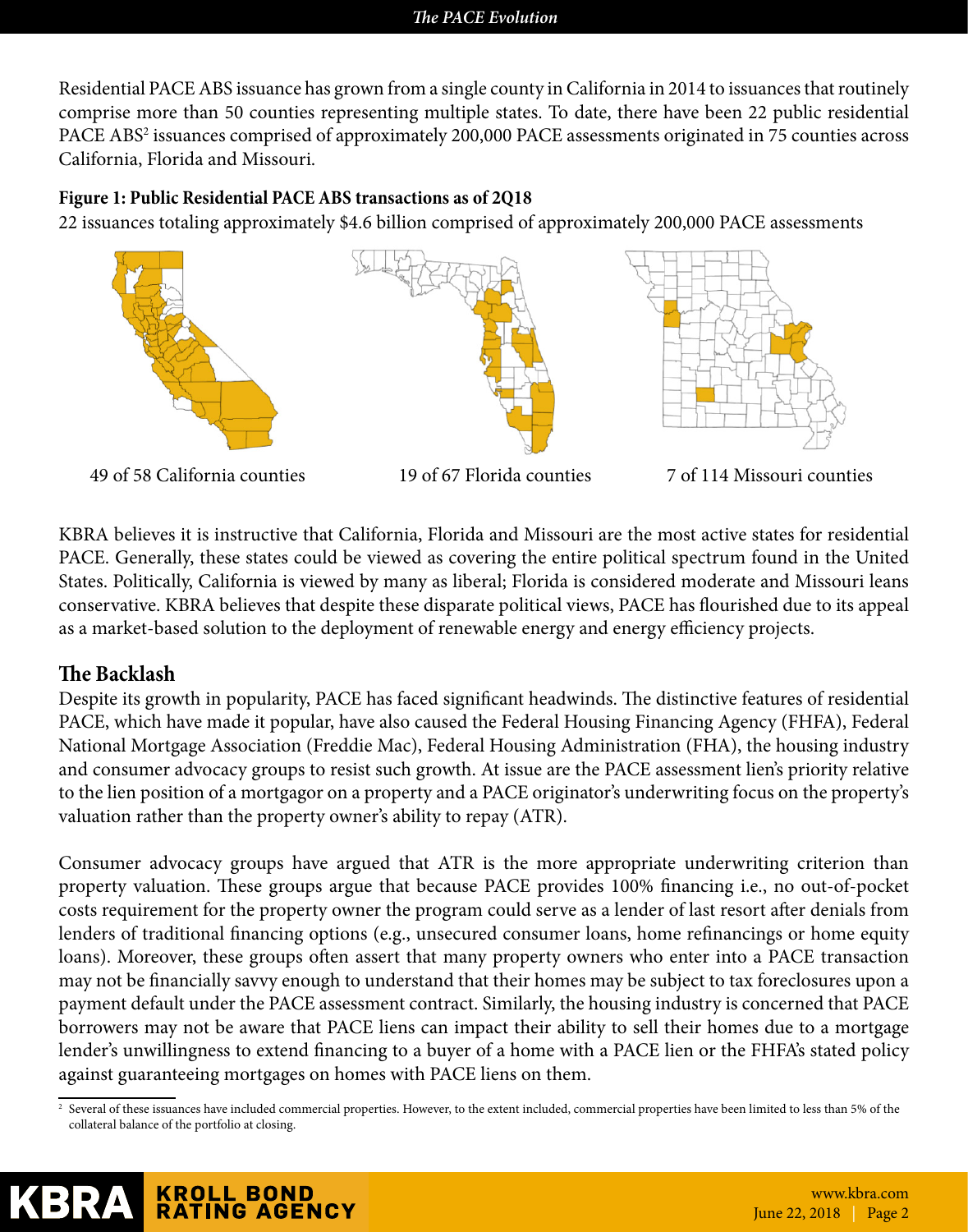As a result of these concerns, many property owners with PACE assessments who have attempted to sell their homes or refinance existing mortgages have sought to prepay the PACE assessment in full. KBRA believes public residential PACE ABS issuances have exhibited higher than expected prepayment rates (CPRs).

| <b>Issuance</b>    | <b>Months Since Closing</b> | <b>Class A Note Factor</b> | <b>CPR</b> |
|--------------------|-----------------------------|----------------------------|------------|
| <b>HERO 2014-1</b> | 51                          | 50.9%                      | 11.8%      |
| <b>HERO 2014-2</b> | 44                          | 52.5%                      | 13.2%      |
| <b>HERO 2015-1</b> | 38                          | 51.8%                      | 16.2%      |
| <b>HERO 2015-2</b> | 35                          | 53.6%                      | 15.9%      |
| <b>HERO 2015-3</b> | 31                          | 59.8%                      | 16.6%      |
| <b>HERO 2016-1</b> | 28                          | 61.0%                      | 17.6%      |
| <b>HERO 2016-2</b> | 24                          | 64.3%                      | 18.9%      |
| Golden Bear 2016-1 | 24                          | 70.2%                      | 11.7%      |
| <b>HERO 2016-3</b> | 21                          | 72.4%                      | 16.6%      |
| Golden Bear 2016-2 | 19                          | 80.1%                      | 13.1%      |
| GoodGreen 2016-1   | 19                          | 79.3%                      | 14.7%      |
| <b>HERO 2016-4</b> | 18                          | 78.9%                      | 15.4%      |
| GoodGreen 2017-1   | 14                          | 87.4%                      | 10.1%      |
| <b>HERO 2017-1</b> | 14                          | 83.2%                      | 18.2%      |
| Renew 2017-1       | 14                          | 80.9%                      | 16.6%      |
| <b>HERO 2017-2</b> | 10                          | 90.1%                      | 13.0%      |
| Renew 2017-2       | 8                           | 91.1%                      | 14.8%      |
| GoodGreen 2017-2   | 7                           | 92.8%                      | 11.3%      |
| <b>HERO 2017-3</b> | 6                           | 94.9%                      | 11.9%      |

**Figure 2: Public Residential PACE ABS Issuance CPRs3**

*Source: Trustee Reports*

To date, the CPRs in residential PACE ABS transactions have ranged from 10.1% to 18.9%, which is generally in line with CPRs for FHMA or Fannie Mae-backed residential mortgage backed securities.<sup>4</sup> KBRA views the relatively higher than anticipated CPRs as a credit positive since higher CPRs have resulted in a faster amortization profile and shorter weighted average life of the PACE ABS transactions, thereby reducing "tail risk" for these long-term transactions (typical maturity dates have ranged from 25 years to 35 years). Further, as prepayments reduce the overall pool size, liquidity reserve accounts are available to cover a greater portion of the remaining lien delinquencies.

Although the risk of an FHFA challenge to the validity of a PACE lien in federal court still exists, KBRA views a potential FHFA legal challenge as an increasingly remote risk. This is mainly due to the FHFA's relative silence about PACE assessments over the last few years and the exponential growth in the number of PACE assessments creating a practical obstacle to a successful challenge that would overturn the senior position of existing PACE liens. As of May 2018, approximately 220,000 property owners have PACE liens on their homes.<sup>5</sup>

KBRA also believes the concern regarding foreclosure on a property initiated by a PACE lienholder may be overstated. KBRA is aware of only two residential property foreclosures that were initiated by the PACE lienholder. In each instance the property did not have a mortgage. We anticipate that in a home foreclosure with a mortgage lender that all taxes in arrears, including the PACE assessment, would be fully repaid. Almost all counties in the three states included in PACE securitizations thus far prohibit partial payments of real estate taxes, preventing selective defaults on PACE assessments under existing standards. We will continue to monitor PACE foreclosures as they occur.

<sup>&</sup>lt;sup>3</sup> Each issuance shown in Figure 2 has had at least one payment date.

<sup>4</sup> Per KBRA's Agency Mortgage Backed Securities (Agency MBS) historical database, CPRs for Agency MBS transactions have ranged from 10% to 15%.

<sup>5</sup> *Source: PACENation.org*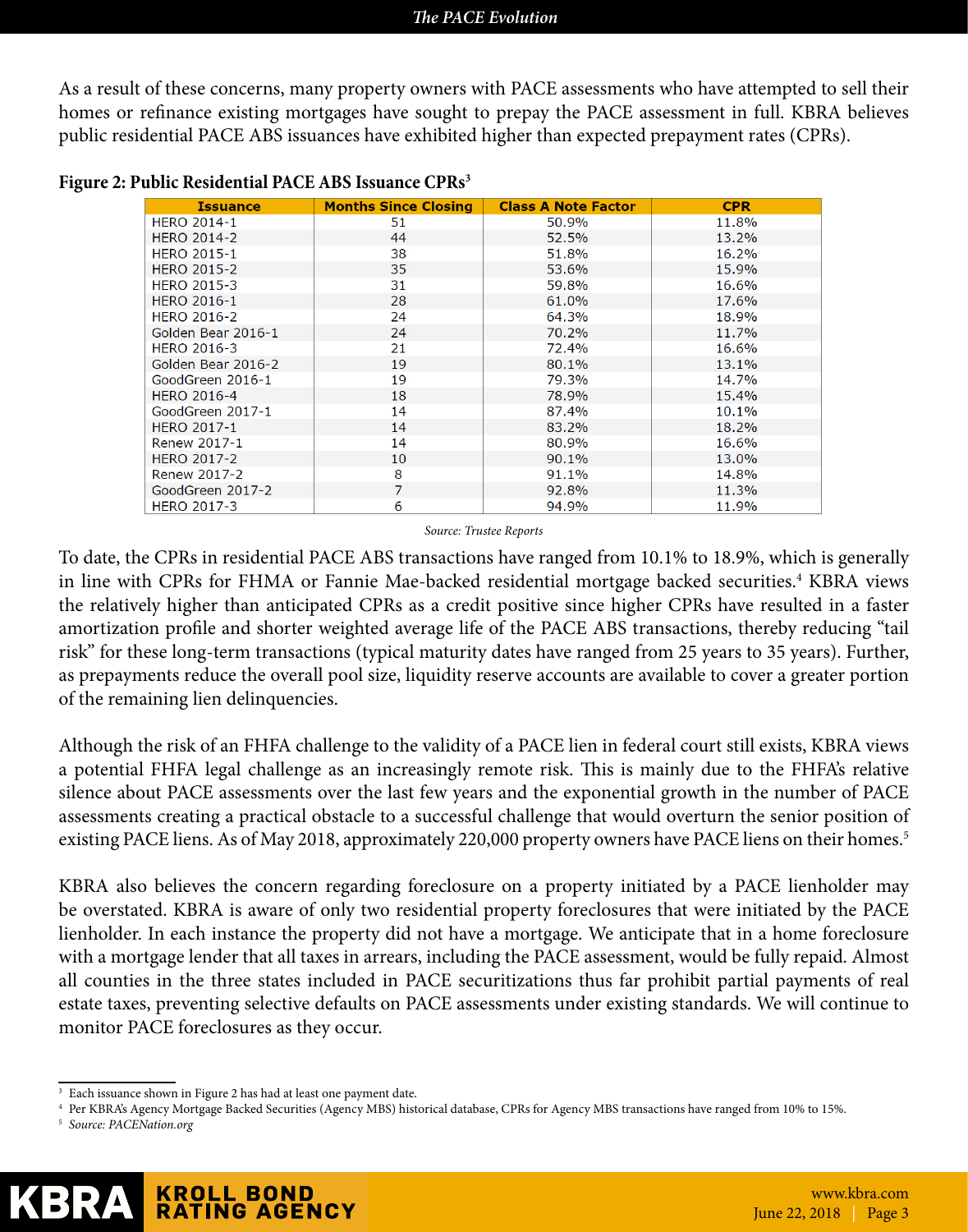#### *The PACE Evolution*

To date, the performance of securitized PACE portfolios has been strong. When PACE ABS was first introduced to KBRA as an asset class, KBRA did have some concerns that historic county level tax delinquency data might not be a fully predictive proxy for the performance of PACE liens, considering adding a PACE lien on a property would increase a borrower's tax liability in a manner that renders past data relating to tax delinquency only partially informative. For that reason, KBRA reviewed the performance data presented in the California Department of Business Oversight annual report of PACE originators and general property tax delinquency information presented for the State of California by LERETA, LLC, a tax service vendor, and concluded there is no significant difference in the rates of property tax delinquency for residential properties with a PACE assessment compared to residential properties without a PACE assessment. This is a positive development from a data perspective. However, KBRA will continue to monitor whether taxpayers with and without PACE assessments continue to perform consistently over time as these deals are subjected to economic environments that are less benign than the current one. KBRA believes the inclusion of ATR criteria to the underwriting of residential PACE assessments will be complementary to the current underwriting methods.<sup>6</sup>

## **The Fix**

The concern regarding the implementation of ATR during underwriting of a PACE assessment and whether the current disclosures to a property owner associated with the underlying contract extended all the way to Congress. In April 2017 Senators Cotton (R-Arkansas), Boozman (R-Arkansas) and Rubio (R-Florida) introduced legislation that would require PACE originators to comply with the Truth in Lending Act (TILA) disclosures. If enacted, the legislation would require PACE originators to comply with the same regulations and disclosures as banks and mortgage lenders. Since PACE originators generally originate PACE assessments via contractor networks, there is concern that neither the originators nor their partners are likely to be well equipped to handle the logistic and administrative requirements associated with TILA compliance.

To address concerns regarding the lack of robust disclosure and ATR requirements, in September 2017 the California Legislature, with the assistance of PACE originators operating in California, passed two bills establishing a statewide consumer protection framework with respect to PACE: Senate Bill 242 (SB 242) and Assembly Bill 1284 (AB 1284). The legislation establishes the following protocols:

- Underwriting standards predicated on income verification and ATR requirements;
- Requires recorded confirmation of terms call between the PACE originator and the property owner before the execution of a PACE assessment contract;
- Provides property owner the right to cancel a PACE assessment contract within three days of signing it;
- Contractors must quote property owner same price as cash for project associated with PACE financing;
- Prevents PACE originators from disclosing to contractors the amount of funds a property owner is eligible for under a PACE assessment;
- Establishes licensing and regulatory framework for PACE industry in California;
- Requires PACE originators to provide training to contractors and individual sales representatives; and,
- Grants California's Department of Business Oversight authority to regulate the PACE industry in California.

<sup>6</sup> Typically, to qualify for a PACE assessment the property owner must be current on property taxes, have no more than one 30-day mortgage late payment during the prior 12 months and must not have been involved in a bankruptcy proceeding during the prior two years. Also, the PACE assessment LTV must be less than 15% of the property value, mortgage-related debt on the property must be less than 90% of the property value, the mortgage debt plus the PACE assessment must be less than 100% of the property value and the total annual payment of property taxes plus all assessments on the property cannot exceed 5% of the property value. Other criteria in addition to the above are also considered during underwriting.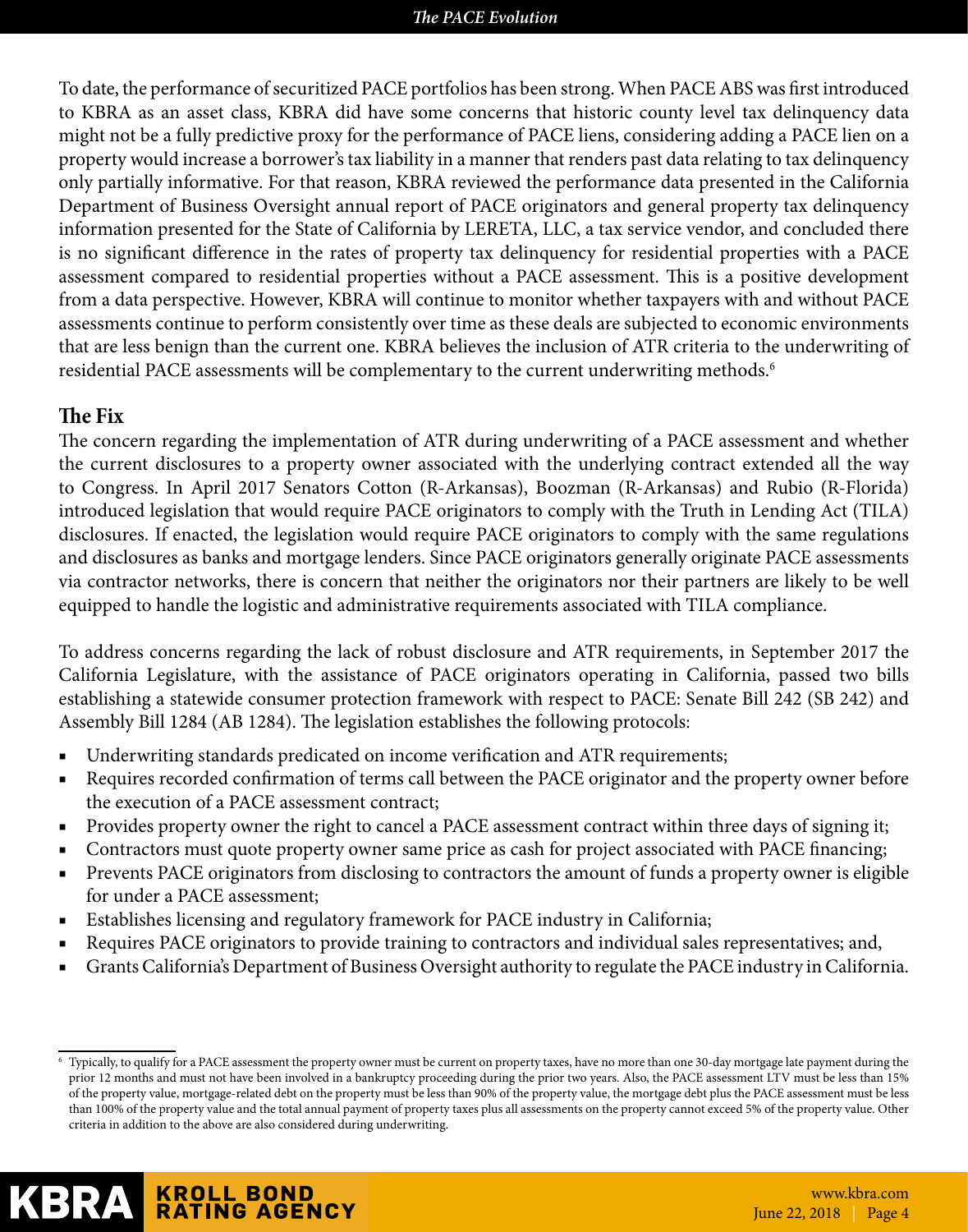In October 2017, Governor Brown of California signed SB 242 and AB 1284 into law. Starting April 1, 2018, ATR became a consideration in the origination of residential PACE assessments.

Currently, the California legislature is considering two additional bills: SB 1087 and AB 2063. These bills would serve to augment SB 242 and AB 1284 by prohibiting any work from commencing under a PACE assessment contract and prohibiting the execution of a PACE assessment contract unless the PACE originator ensured that certain criteria related to a PACE assessment contract are satisfied. These bills would also require PACE originators verify a property owner's income either prior to or in a timely manner following the execution of a PACE assessment contract.

KBRA believes these laws will strengthen the existing strong underwriting standards and that other states active in residential PACE will follow California's lead to establish ATR underwriting standards.

## **The Impact**

Over its ten years of existence, the PACE industry has undergone significant transformation. However, even though more than two-thirds of the states in the United States and Washington, D.C. have passed legislation allowing local governments to create PACE programs, residential PACE is only active in three states. Interestingly, as the PACE industry begins to embrace certain facets of consumer lending, the three largest residential PACE originators (Renovate America, Ygrene Energy Fund, Inc. and Renew Financial) have each hired CEOs that have extensive backgrounds in consumer lending and the servicing of such assets. KBRA believes these changes bode well for the industry to have the appropriate consumer protections in place, especially given the position of the FHFA, Freddie Mac and the FHA.

In summary, KBRA believes the unintended consequences of the GSEs' refusal to insure mortgages with residential PACE assessments have resulted in a number of credit positives for the ABS transactions. For instance, elevated CPRs of the residential PACE ABS issuances increases the amortization of the notes thereby reducing tail risk and improving the transaction's liquidity position. Greater focus on the consumer's ability to pay and improving consumer protection practices are also viewed as positive developments for the industry. These developments, along with the growth of the PACE market to more than approximately 220,000 homes, create mitigants to the GSEs' primary response in opposition to the asset class. KBRA will continue to monitor these positive developments as part of KBRA's analysis of residential PACE ABS transactions.